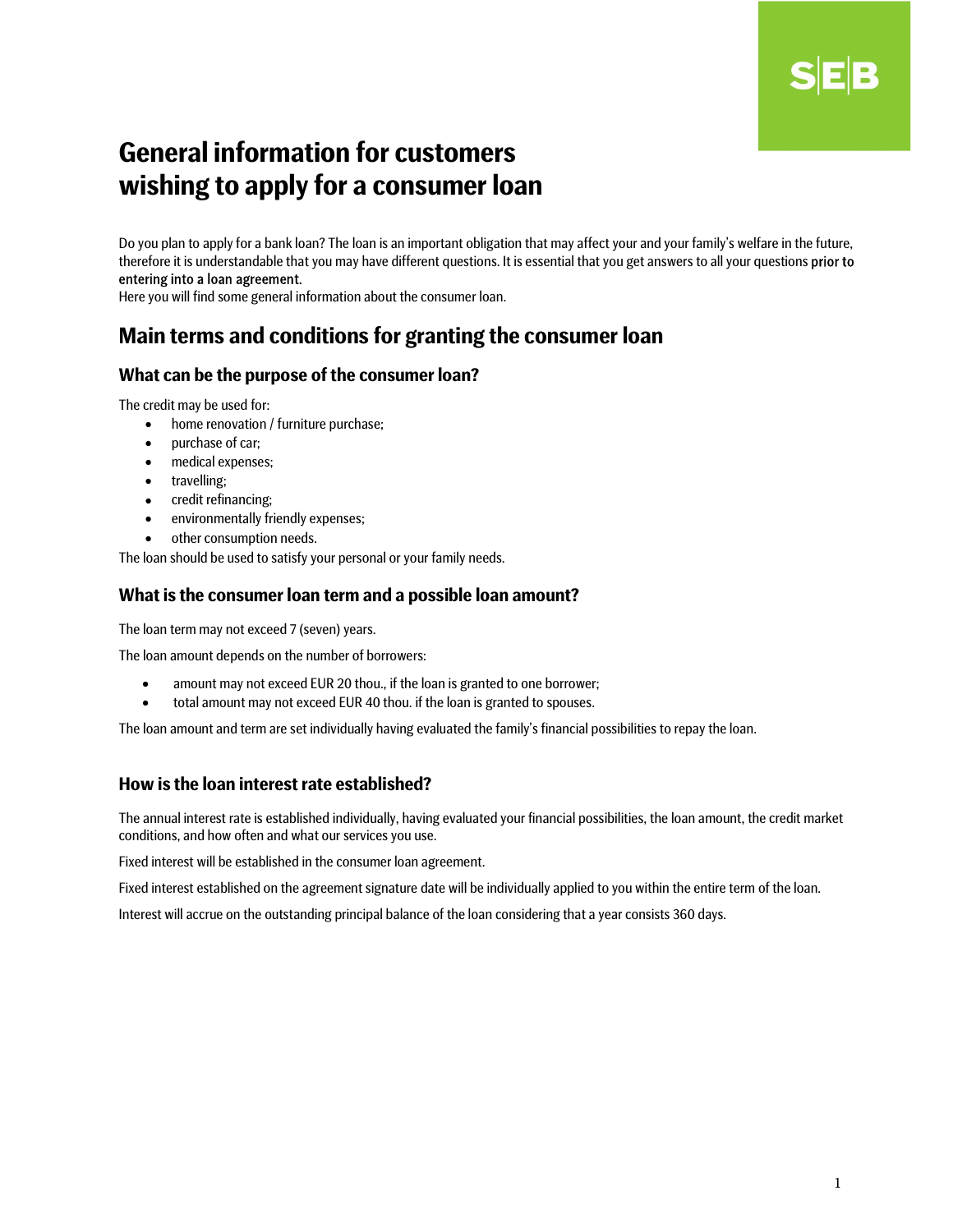## What is the loan repayment procedure?

After disbursement of the loan by the bank, the monthly installments will be automatically debited on the agreed days from the bank account specified by you.

The loan repayment method: annuity.

#### Monthly installment, if the loan is repaid under the annuity method



Annuity method: equal monthly payments consisting of the loan instalment plus the accrued interest. Initially, the accrued interest constitutes the larger share of payment. It gradually decreases and the loan instalment increases, while the amount of monthly instalment remains the same. Instalments are calculated considering that a month has the actual number of days.

The loan is repaid every month and, for example, if the loan term is 5 years, the number of payments is 60.

## Other important information related to borrowing

More information on services is available at seb.lt. The website presents a loan calculator, loan fees and charges, the list of required documents, the consumer loan rules and other loan related information.

You will be able to evaluate your borrowing possibilities, apply for a loan, and register for a free consultation.

Our financial consultants use smart tools in order to make it easier for you to evaluate your financial possibilities and make more suitable decisions that guarantee your future.

After taking a decision on granting a loan, we will provide you with standard information on the most important terms and conditions of the agreement. Such information will help you compare different bank offers, evaluate the consequences of borrowing and decide on the loan agreement.

## How is the annual percentage rate of charge (APRC) calculated?

The annual percentage rate (APR) includes interest, the agreement fee, basic banking service fee and other charges (e.g. Safe Loan installments and transfer fee, if the loan is disbursed to any other person than the borrower), except for default interest. The annual percentage rate of charge (APRC) is the percentage of the total cost of the credit. This rate is presented so that you could more easily compare different offers.

## A typical example of the calculation of the annual percentage rate of charge

If a consumer loan of EUR 5,000 is granted for the period of 5 years, the total amount to be repaid by the borrower will make EUR 6,834.71, monthly instalment - EUR 111.65. The annual percentage rate of charge will make 14.07 per cent. It is calculated by including the following payments made during the entire consumer loan term:

- annual interest of 12 per cent,
- agreement fee of EUR 75,
- basic banking service fee of 1 EUR / month.

The annual percentage rate of charge and the total amount to be repaid by the borrower are calculated considering that the loan is disbursed on the agreement signature date, and that the terms of the agreement, the interest rate and fees do not change during the entire loan term, and the terms and conditions of the agreement are timely implemented. The annual percentage rate of charge is provided to help you compare different offers.